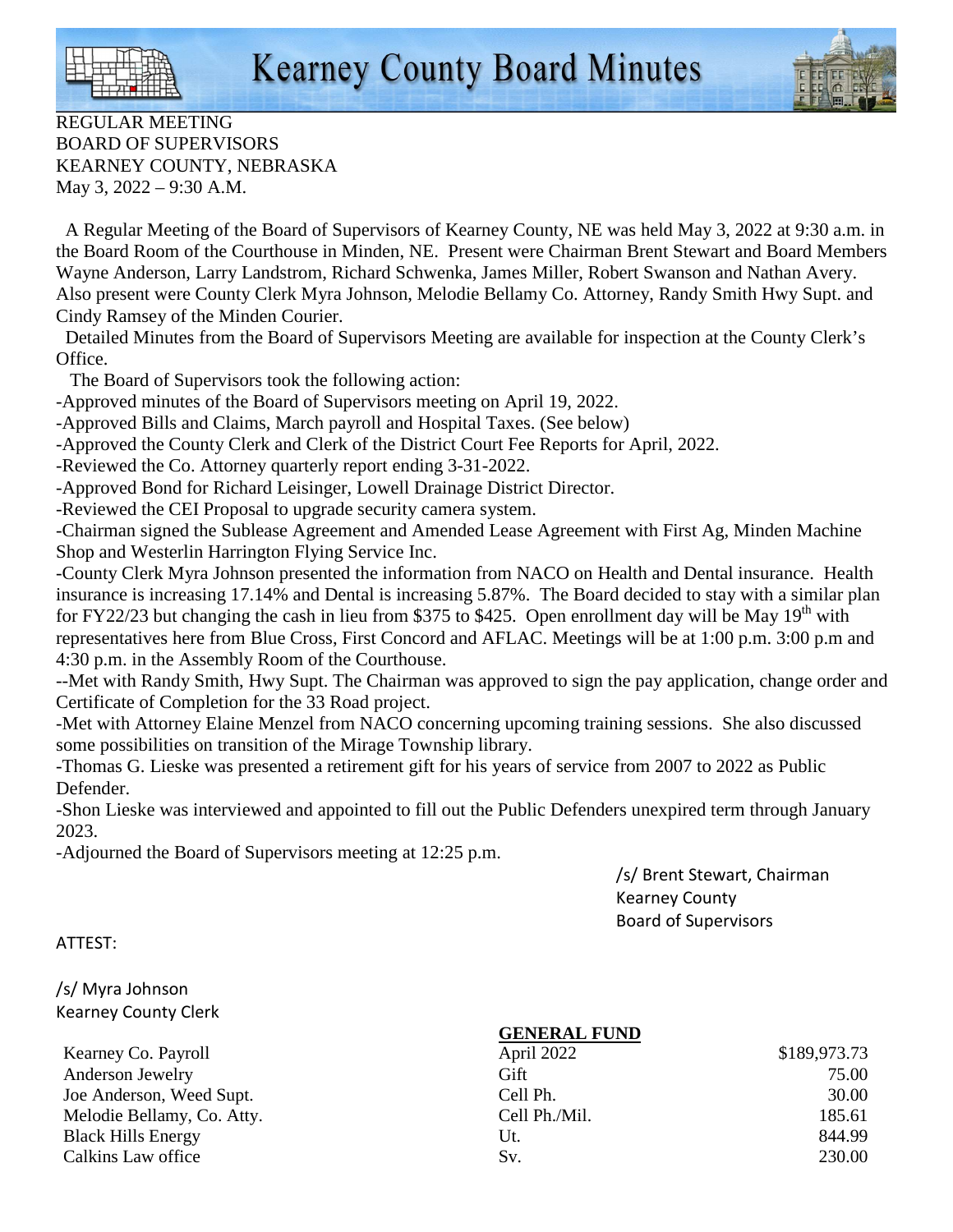

## **Kearney County Board Minutes**



**ROAD AND BRIDGE FUND**

| April 2022  | \$87,625.76 |  |
|-------------|-------------|--|
| Su.         | 425.23      |  |
| Ut.         | 329.09      |  |
| Pts $&$ Su. | 787.19      |  |

Kearney Co. Payroll American Textile Mills Black Hills Energy Carquest/Landmark Impl.